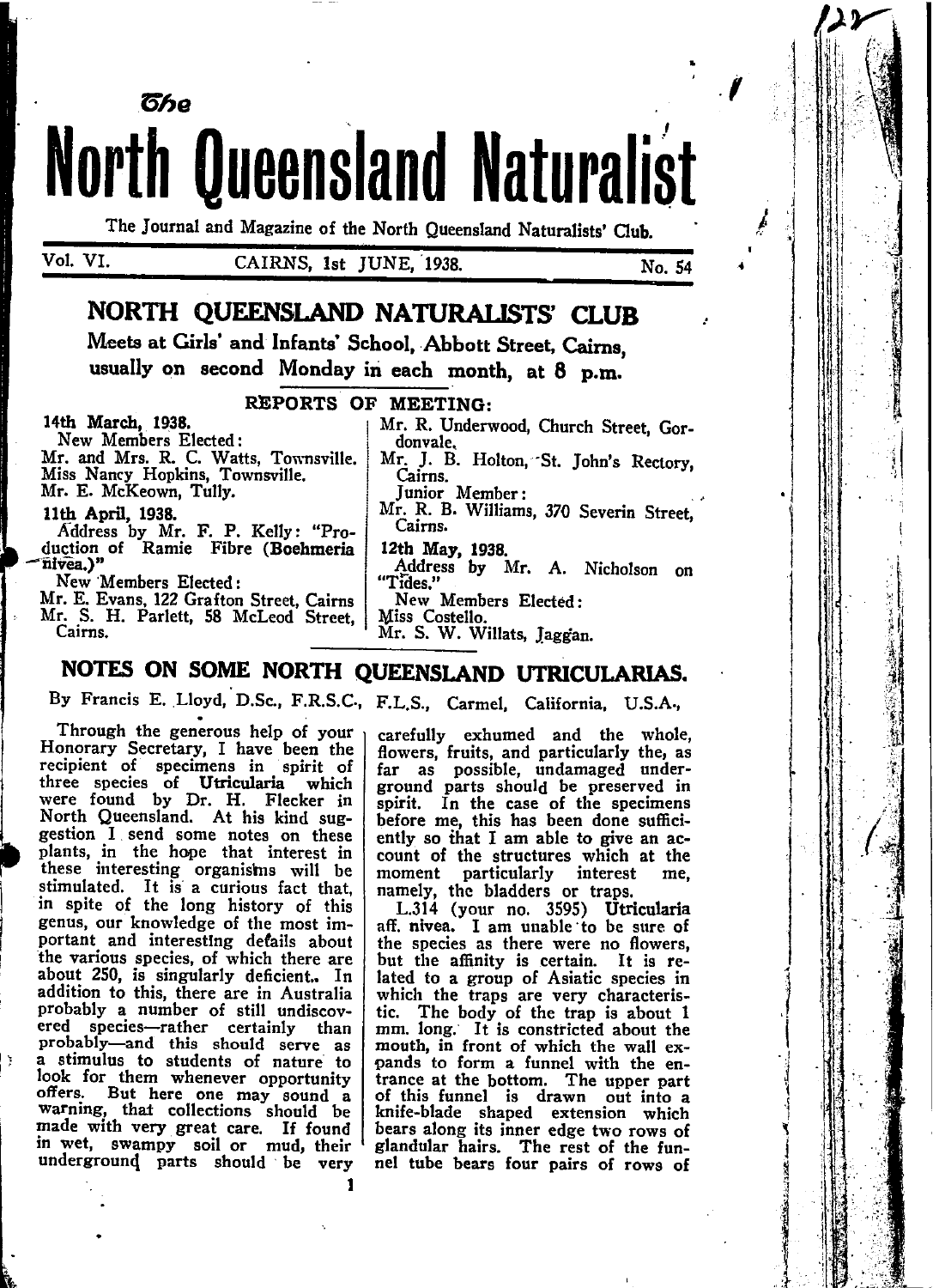similar hairs which converge toward the entrance. This arrangement serves as a guide toward the entrance, so that minute living forms may be led thereto.

The body of the plant is inconspicu-

3595. Growing in water sodden edge of Bessie's Creek, Trinity Bay. H. Flecker, 18/7/37. 3596. Ditto.

4053. Floating on water, with yellow flowers raised above surface. Edge of Station Creek, Chillagoe. Ĥ. Flecker, 15/11/37.

ous, the leaves being minute and spatulate, rising from the thread-like stolons which permeate the substratum. The inflorescence is relatively very tall, 15 c.m. more or less. The underground parts are so delicate that is is difficult to exhume them. It grows in wet places.

L315 (your No. 3596). This plant again represents a group of species peculiar to Asia and Africa, chiefly if not entirely tropical. The specimen showing no flowers, the best that can be done is to indicate its affiliation. which is with a plant which has been called U. caerulea, possibly incorrectly. This is a taxonomic difficulty which has not been ironed out. However. I have described the trap of the supposed U. caerulea (Biol. Reviews  $10:72$ , 1935) and it is this plant which may serve as the type. It grows in India and probably otherwise.

The trap is rounded (in lateral view) and there are two cow-horn like antennae projecting from above forward and sideways of the entrance. The stalk is approximated to the antennae, and has a slight hump on its upper side. This, and the antennae are armed with short stalked glandular hairs, which elsewhere over the surface are without stalks. This is altogether different from the trap of U. nivea, as will be seen from the figure herewith, but is very similar to that of the Australian U. cyanea, R. Br., which I found under the guidance of my colleagues in the University in Sydney, in that vicinity.

The leaves are similar to those of U. nivea, but somewhat broader, and the scapes have about the same habit and size.

1.316 (your no. 4053) U. exoleta. This is undoubtedly the plant which passes under this name. It is a semifloating plant, or even entirely floating. The many stolons make a floating mat of interlaced fibres bearing small leaves with a single forking near the base. The flower stalks arise from the axils of the leaves, and the bases send out a number of branch stolons which are of three kinds. One kind consists of descending stiff stolons armed with short branches with tightly curled leaves. These serve to anchor the inflorescence either in the mass of floating fibres, or by penetrating the substratum if the water is not too deep. These are called the rhizoidá, very well developed in your plant. Second, there are branches which bear much reduced leaves, but namerous traps. These also descend into loose mud if available. Most of the catch of prev is probably accomplished by these branches, merely because of the superior numbers of traps. The third kind of branch is the ordinary stolon which spread abroad and can give rise to additional flower stalks, and bears simple once-forked leaves each with a trap on one of the segments.

The traps are pear-shaped viewed laterally, and have long slender branched antennae, with additional slender uniseriate hairs projecting away from the entrance from above and from the sides. This is the type of trap found in various species all over the world. My working type for this kind of trap is U. minor. The

Australian U. pygmaea, R. Br., is similar, but in this species I have found no rhizoids nor the exuberant development of other branches from the base of the inflorescence. This species is moreover generally much smaller, with short scapes which are one flowered.

The flower of U. exoleta is small (5 mm. long) yellow, gibbous with a prominent palate which is two lobed.

All the three above noted species have close affinities with Asiatic species, and like many plants in the tropical regions of Australia, betray origins in far removed centres. The peculiarly Australian, or better Australasian type, such as U. dichotoma, Labill, capilliflora and others, has a distinct form of trap found nowhere else than in Australia and New Zealand. To this lot belongs U. tubulata. F. v. M., which is the only floating but truly Australian form, and is found in your general region. It is hoped it will again be collected.

# STRIPED MARSUPIAL CAT.

animal has yet reached the hands of a zoologist, Le Souef and Burrell in their book on the Wild Animals of Australia give descriptions from quite a number of different observers of a added to the literature.

Although no specimen of such an I very little known marsupial, which they had provisionally named "striped marsupial cat." Owing to the above circumstance, the following description is certainly worthy of being

## DESCRIPTION OF WILD ANIMAL SEEN ON ATHERTON **TABLELAND.**

#### By J. McGeehan.

About the year 1900, I was walking through the scrub accompanied by two dogs, on what is now the farm of Mr. Neil Neilson, Kairi. The particular spot on this holding with which this account deals is estimated to be approximately seven chains, in an easterly direction, from the present junction of the Kairi-Atherton and Kairi-Kulara roads.

The time, I believe, was about 4 p.m. My attention was attracted by fairly loud harsh grating and vibrating sounds from what was evidently a wild animal which the dogs were attacking.

The nearest approach to the sound described would be that of the call of an opossum, but harsher and more deeply intoned.

I hastened to the scene and there

saw a strange creature on the ground about to expire and apparently killed by the dogs. It partly resembled a large domestic cat, excepting for the body, which was rather light in build.

The most striking part of its appearance was the well defined hoops of colour which encircled its body. These hoops or bands appeared to be about  $2\frac{1}{2}$  inches in width, and the colours were white and dun alternating in perfectly marked circles.

As far as I can remember the alternate colours did not extend to the head, legs or tail. I think that the colour of these parts was dun.

The neck was short and stout, and the head was shaped more like that of a Pomeranian terrier than of a cat.